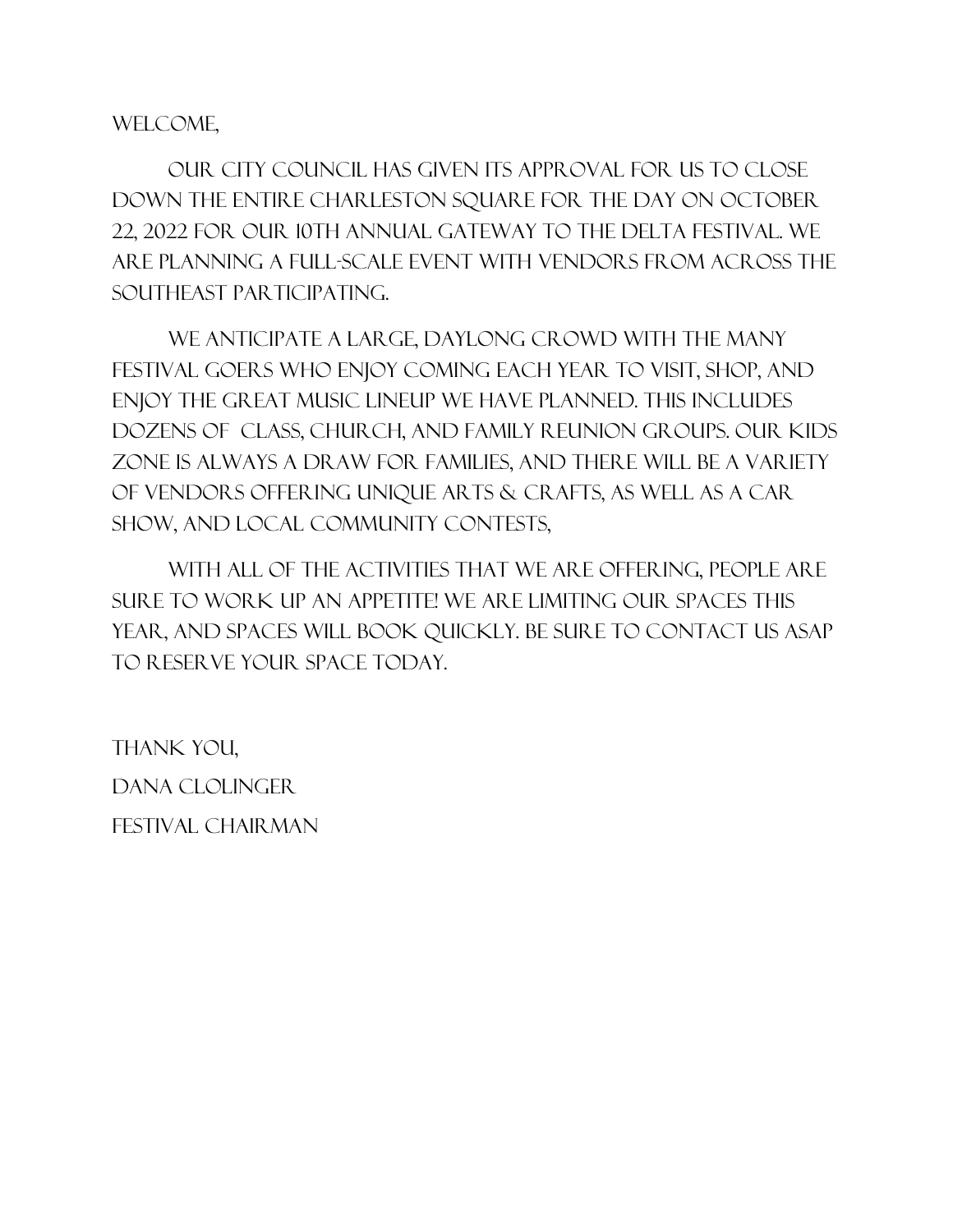# **A Few Details:**

#### **When and Where:**

The event will be held on October 22, 2022 on the Charleston, MS Court Square. The official festival hours are 10:00 AM - 11:00 PM.

#### **Pricing and Real Estate:**

Vendors will be required to pay \$200.00 participation and any applicable electric charges (see chart on registration page). Vendors will have a 10 linear feet (depth) and a maximum of 30 linear feet (frontage) per booth. All cooking equipment, stock trucks, and other appliances must fit within this space.

#### **Legal Issues and Insurance:**

Participant vendors are expected to comply with all rules and regulations of the Tallahatchie County and State of Mississippi Health Department, and any other regulatory rules that apply. Each vendor must sign a waiver releasing C.A.R.E., Gateway to the Delta Festival, the City of Charleston and Tallahatchie County of all liability. All vendors must have a Department of Health Inspection Permit or proof of Safe Serve Certification, procured by the food vendor. Food Vendors are expected to bring all needed items for vending operation.

\*Food vendors will not be allowed to sell, give away or consume alcoholic beverages..

\*Food vendors will not be allowed to sell any non-food items.

\*Use of the name "Gateway to the Delta" on any signage or other materials will not be allowed.

\*Vendors will be responsible for all collection and submission of 7% sales tax.

#### **Load In:**

Load-in will occur between 6:30-9:00 AM. Vendors will load in through the entry street of the Festival at the east entrance of the Square. (In front of dollar General). Vendors may begin lining up no earlier than 6:30 AM without prior clearance from the festival chairman. **NO VENDOR WILL BE ALLOWED TO SET UP BEFORE 5:00pm ON FRIDAY, October 21st**.. NO EXCEPTIONS! Each vendor shall enter a check-in point where you will sign in. YOU MUST SIGN IN TO GAIN ENTRY. A map will be provided to each vendor that will assign the space for that specific vendor. Assistants will be on site that morning to help you find your space.

#### **Load out:**

Vendor vehicles will not be allowed in the area for load out until 7:00 PM, due to traffic guidelines set in place, unless otherwise authorized by the festival chairman. Vendors are expected to operate continuously until 7:00 PM or until the food runs out. Vendors may choose to stay open until 11 PM.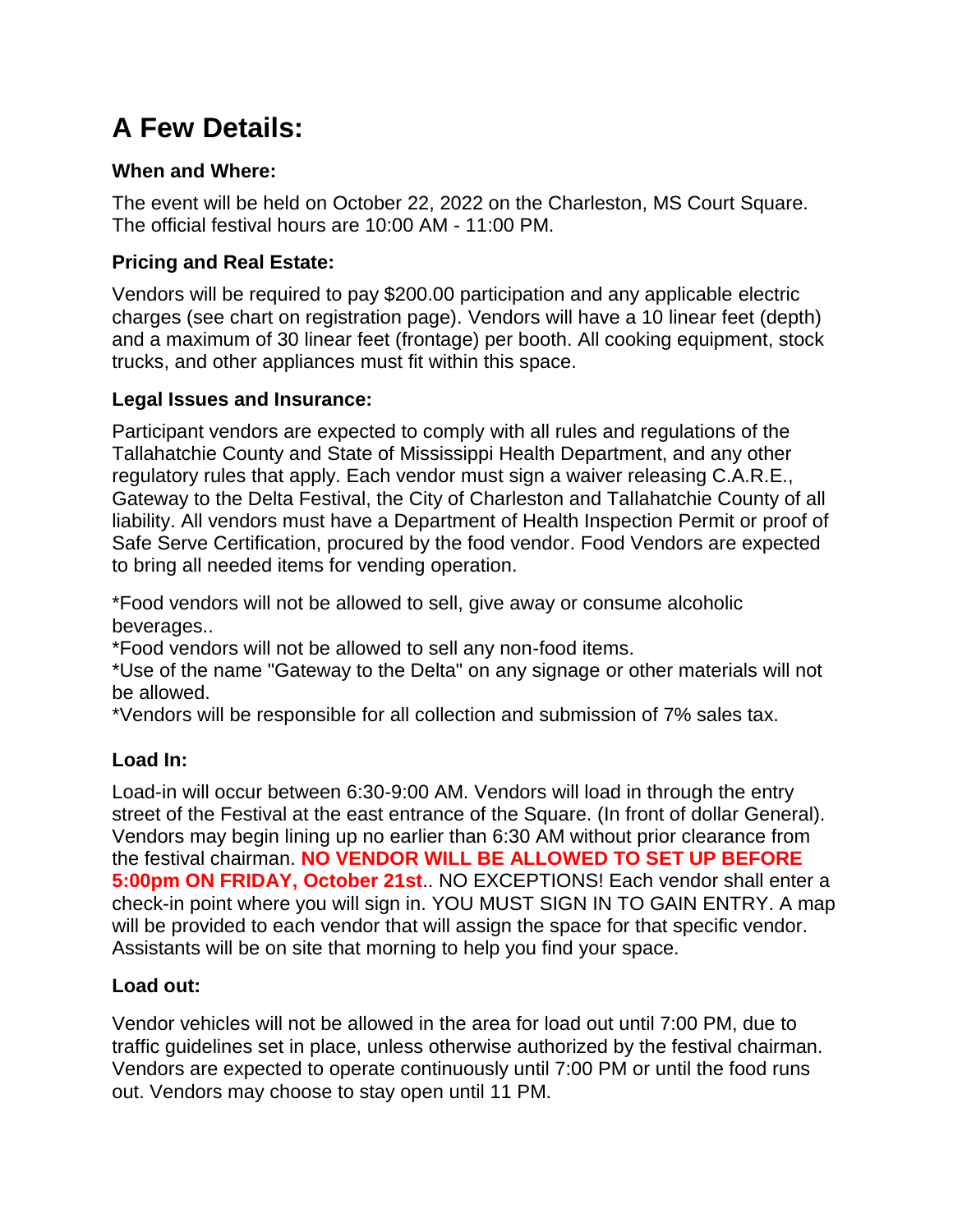# **Gateway to the Delta Festival**

## 2022

## Food Vendor Guidelines and Contract

#### **Application Process:**

- All vendors must apply each year.
- All questions on application must be answered..
- Mail registration and payment to the address at the bottom of this form.

#### **Vendor Fees:**

- Commercial Vendors \$200.00 + \$50.00 for electricity. Only 6 electrical outlets are available. These are available on a first come, first serve basis.
- Nonprofits/church groups \$100
- The total must be submitted with the returned contract to reserve your booth space. No spaces will be held without payment. Checks should be made out to "Gateway to the Delta Festival".

#### **Set Up:**

- Set up begins at the Charleston Square on Saturday morning at 6:30 AM.
- Vendors will be required to have their set up complete by 9:00 AM. Each vendor is assigned a space, so there is no "land rush".
- Vendor spaces are assigned at the discretion of the festival officials. No spaces may be reserved.
- Vendors will be responsible for their own booth equipment, such as tent, tables, chairs, signs, ice trash cans, etc...

#### **Hours of Operation:**

- Festival Hours are Saturday, October 22, 2022: 10:00 AM to 11:00 PM.
- Booths must be staffed to serve food from 10:00 AM to 7:00 PM. After 7:00 PM, you have the option to stay open and serve until 11:00 PM. No vehicles will be allowed for load out until 7:00 PM.

#### **Weather Notice**

\*In the event of weather or other conditions which might cause the cancellation of the event, one half of vendor fees will be refunded and one half will be applied toward the following year's Festival.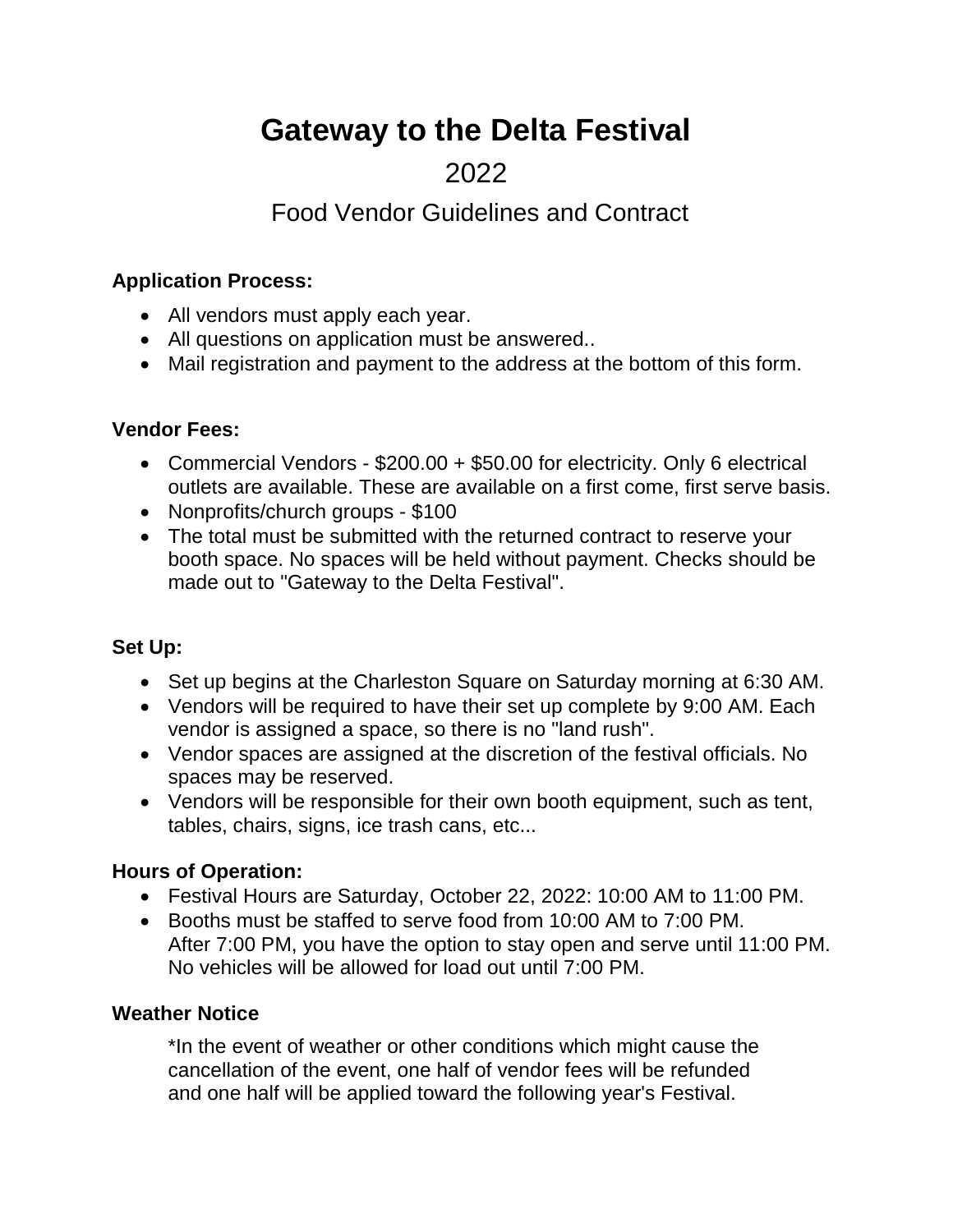#### **Operation Guidelines:**

- Vendors are asked to provide an adequate amount of food to serve approximately 400+ people.
- The Gateway to the Delta Festival does not guarantee sales. In an attempt to achieve and maintain variety and profitably for all vendors, the Festival may limit vendor's food offerings. (Ex. We will not allow 5 vendors who all sell BBQ.)
- Equipment and any belongings that are left on site are at the vendor's risk.

#### **Safety:**

- Vendors must comply with all federal, state and local health regulations.
- Each vendor must supply their own portable fire extinguisher.
- We suggest that workers wear some kind of clean uniform to represent their business (such as t-shirts, hats, aprons, etc..).

#### **Beverages:**

- Vendors may not sell beer or other alcohol.
- Ice will not be provided.

#### **Clean-Up:**

- Vendors will be responsible for the cleanup of their site.
- Vendors are responsible for trash generated by their booth.
- Vendors must plan to have their booth and all equipment removed by the end of the festival at 11:00 PM.

#### **Taxes and Insurance:**

- Vendors are responsible for submission of 7% sales tax. Due the day of the event.
- Vendors must sign a waiver releasing C.A.R.E., The Gateway to the Delta Festival, the City of Charleston and Tallahatchie County of all liabilities.
- Vendors are responsible for all liabilities.

#### **Electrical Hook Up:**

• If you need electricity on the day of the Festival, we highly recommend that you email a picture of the electrical plug that you will be using. This will help eliminate any confusion or difficulty on the morning of the Festival.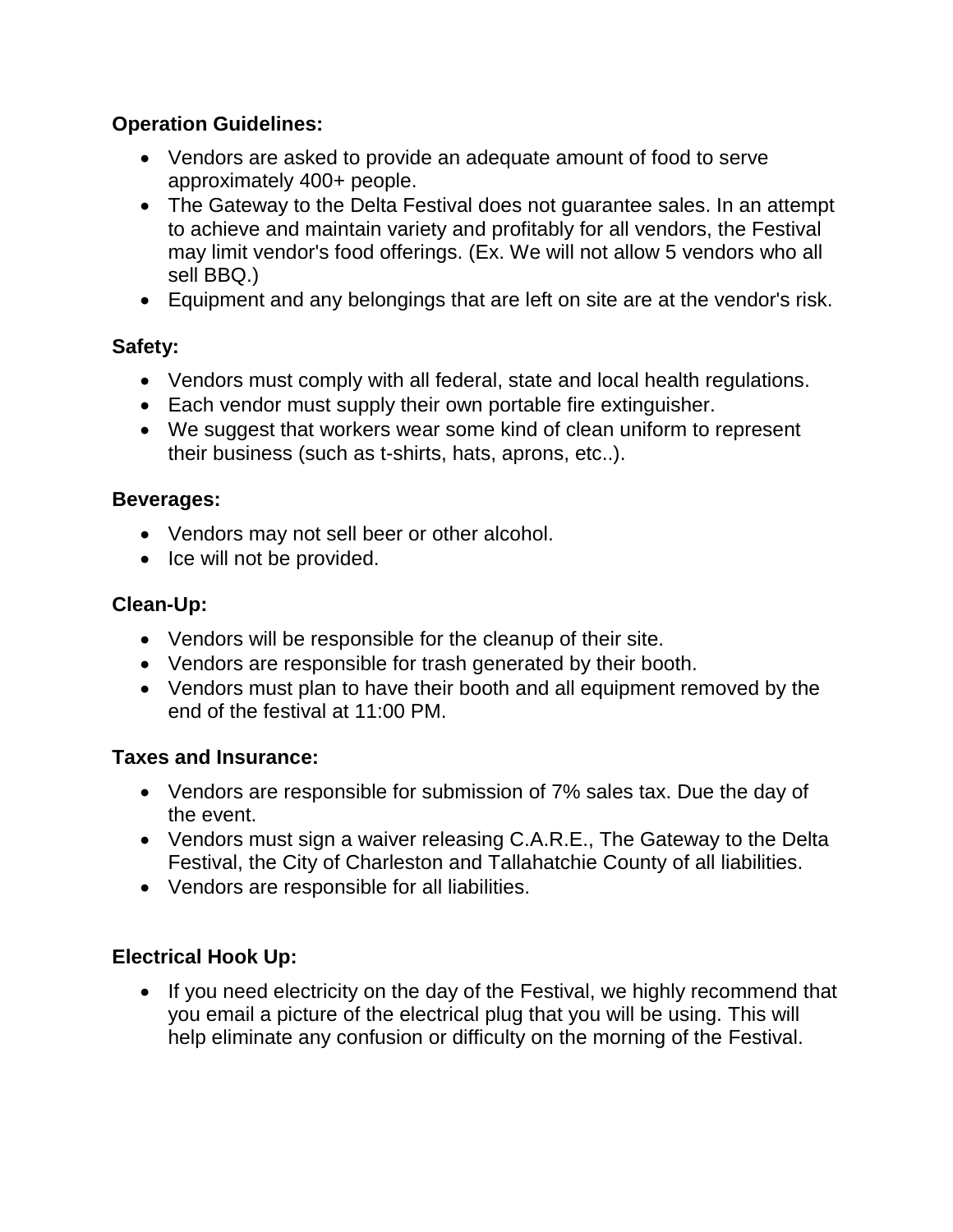## Gateway to the Delta Festival Food Vendor Registration \***DUE by September 22, 2022**

Vendor/Restaurant

**In order to assure that we can accommodate your electrical needs, we highly recommend you submit a photo (via mail or email) of the plug you will be using the day of the festival.**

**\*\*Proof of liability insurance is required before your application will be approved\*\***

**Booth Rates (These fees are non-negotiable)**

- Commercial \$200, plus \$50 electricity fee
	- Nonprofit \$100

Total Due \$ \_\_\_\_\_\_\_\_\_\_\_\_\_\_\_

**Return form, waiver, proof of insurance and payment to:**

**Gateway to the Delta Festival/Food Vendor PO BOX 1092, Charleston, MS 38921**

**Once your registration has been received, we will be in contact with you. Please keep a copy of all guidelines on hand for reference. You must sign waiver on next page**.